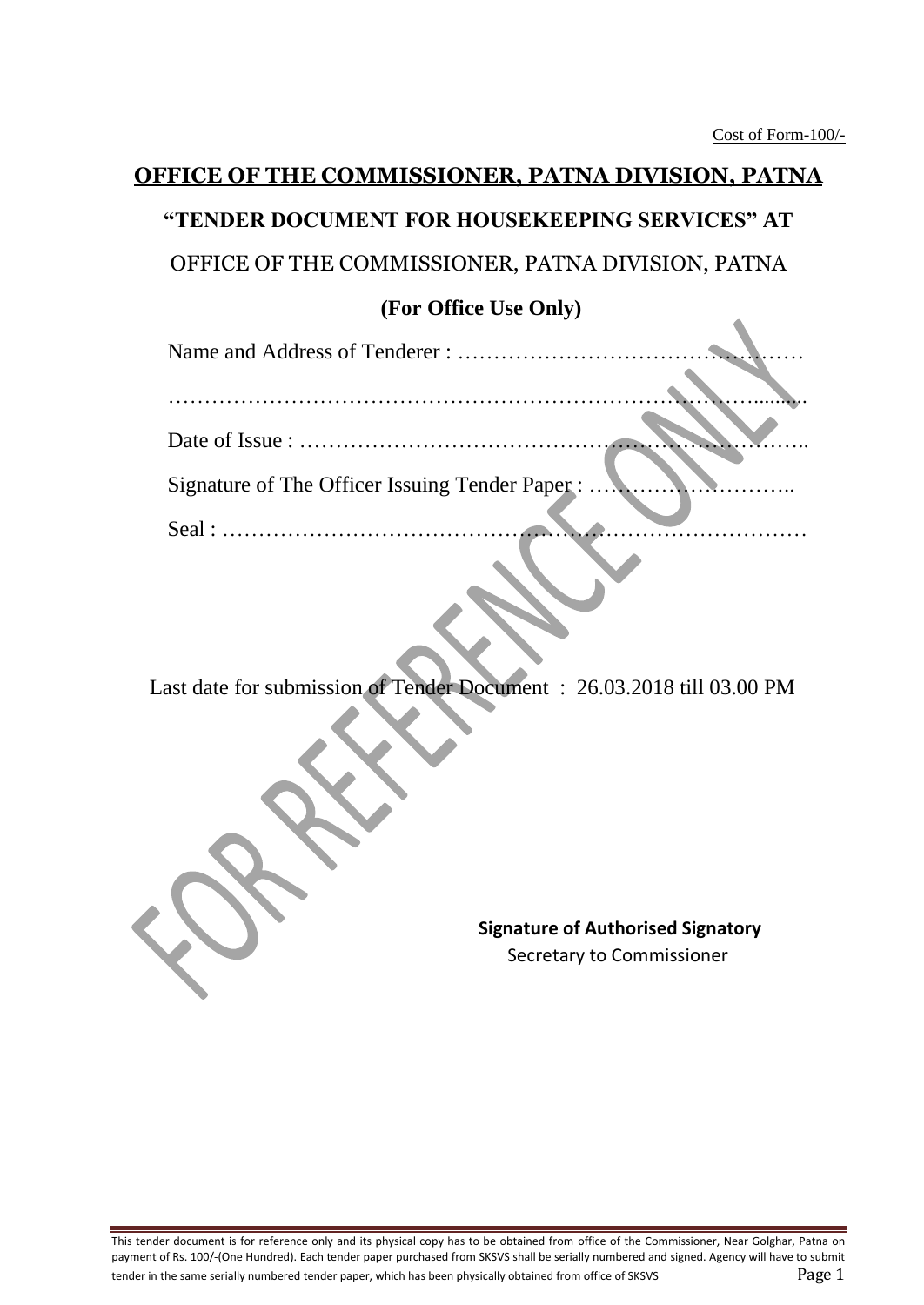# **OFFICE OF THE COMMISSIONER, PATNA DIVISION TENDER DOCUMENT FOR HOUSEKEEPING SERVICES AT:** OFFICE OF THE COMMISSIONER, PATNA DIVISION, PATNA

### **Contents:**

| SI. No. | <b>PARTICULARS</b>                      | <b>PAGE No</b> |
|---------|-----------------------------------------|----------------|
|         | <b>GENERAL INSTRUCTION TO TENDERERS</b> |                |
|         | <b>SCOPE OF HOUSEKEEPING SERVICES</b>   |                |
|         | <b>TECHNICAL BID</b>                    |                |
|         | FINANCIAL BID                           |                |

### **Important Dates:**

- 1. Last date of sale of tender document : 26.03.2018 till 01.00 PM
- 2. Last date of submission of tender document : 26.03.2018 till 03.00 PM
- 
- 
- 
- 3. Opening of tender : 26.03.2018 on 05.00 PM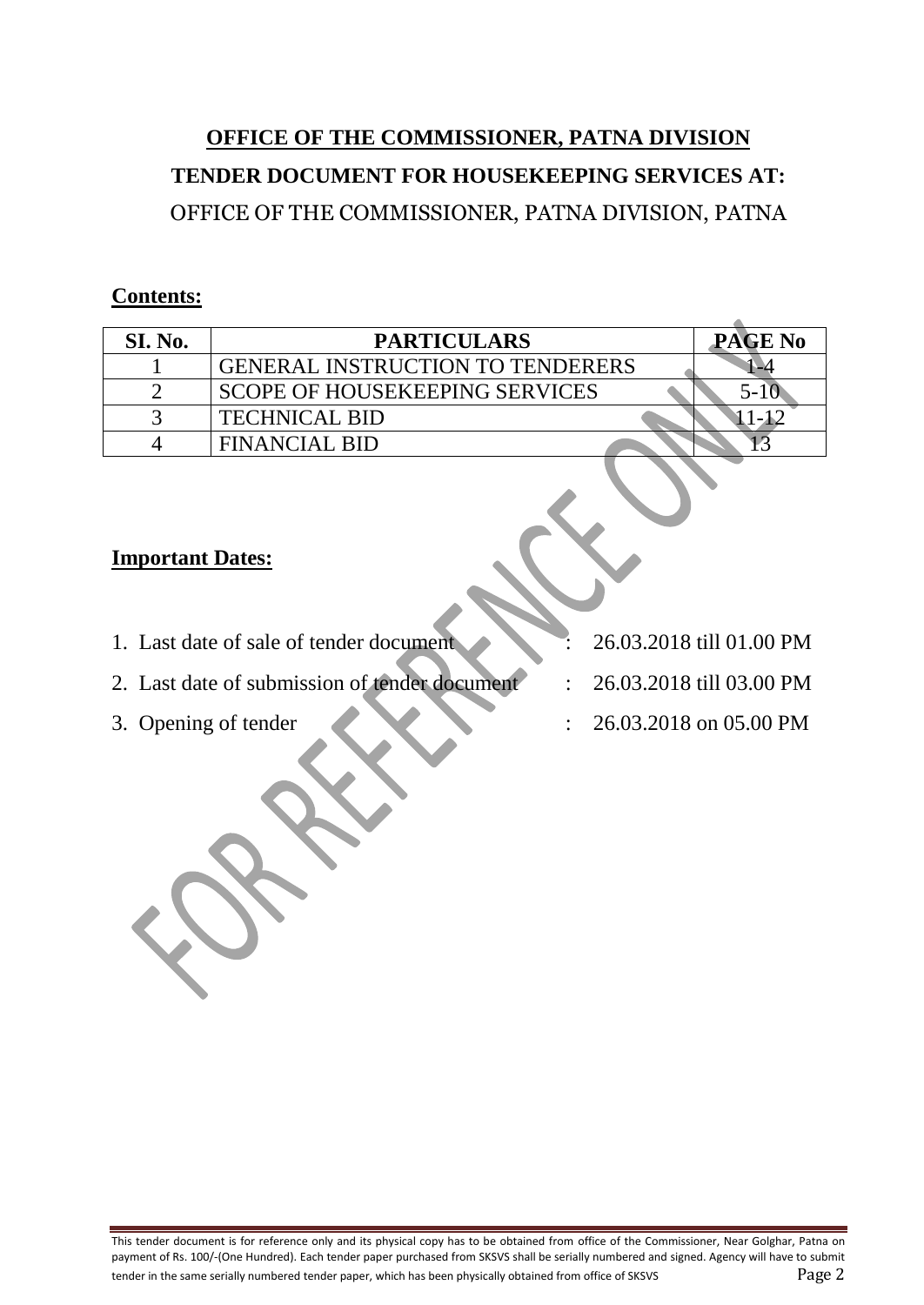### **GENERAL INSTRUCTIONS TO TENDERERS**

The Commissioner, Patna Division Patna invites sealed tender from the interested reputed Company/Firm/ Agency for providing Housekeeping Services with modern equipments and best quality manpower for Office of the Commissioner, Patna Division, Patna and their campus at Patna for eleven (11) months with minimum primary criteria as follows :-

- a. The company/firm/agency must be having a minimum of One (1) years experience in providing housekeeping services (cleaning, housekeeping services) in Govt. Office/PSUs and other major institutions.
- b. Company's turnover should be minimum Rs. 5,00,000/- (five lakh) per annum for each year during last three years (2013-14, 2014-15 and 2015-2016).
- c. Company/firm/agency must provide photo copy of Pan Card & GST Registration.
- d. An Earnest Money Deposit (EMD) of Rs. 2,500.00 (Rs. Two Thousand five hundred only) in the form of demand draft/Bankers cheque in favor of Commissioner, Patna Division, Patna payable at Patna must be enclosed with Technical bid, without which tender will be summarily rejected.
- 1. Tender document Containing details about NIT, General Guidelines, Qualification criteria, Scope of housekeeping work, Term & Conditions and Technical & Financial bid can be purchased from Office of Commissioner, Patna Division, Patna on all working days, in office hours on or before 26.03.2018 till 01.00 PM by paying a non refundable fee **Rs 100/- (One Hundred)**.
- 2. Completed Bid in all respect must be dropped at the Office of Commissioner, Patna Division, Patna with all enclosure duly signed on every page by tenderer or his authorized representative, on 26.03.2018 before 03.00 PM. Bidder should read this document carefully and visit the work site before filling in and submitting the tender. Proforma-I Technical Bid and Proforma-II of Financial Bid should be filled completely, in all respect.

Tenders should be submitted tender, in one sealed envelope super scribed as **"Tender for Housekeeping Services" for** Office of the Commissioner, Patna Division, Patna **"**containing two separate sealed envelopes. One for Technical bid in Proforma-I (Super scribed as **"Technical Bid"**) and another for financial bid in Proforma-II (**"Financial Bid"**) and addressed to Office of Commissioner, Patna Division, Patna.

3. EMD will be forfeited, if bidder withdraws his bid after submission. EMD shall be returned after finalisation of bidding process.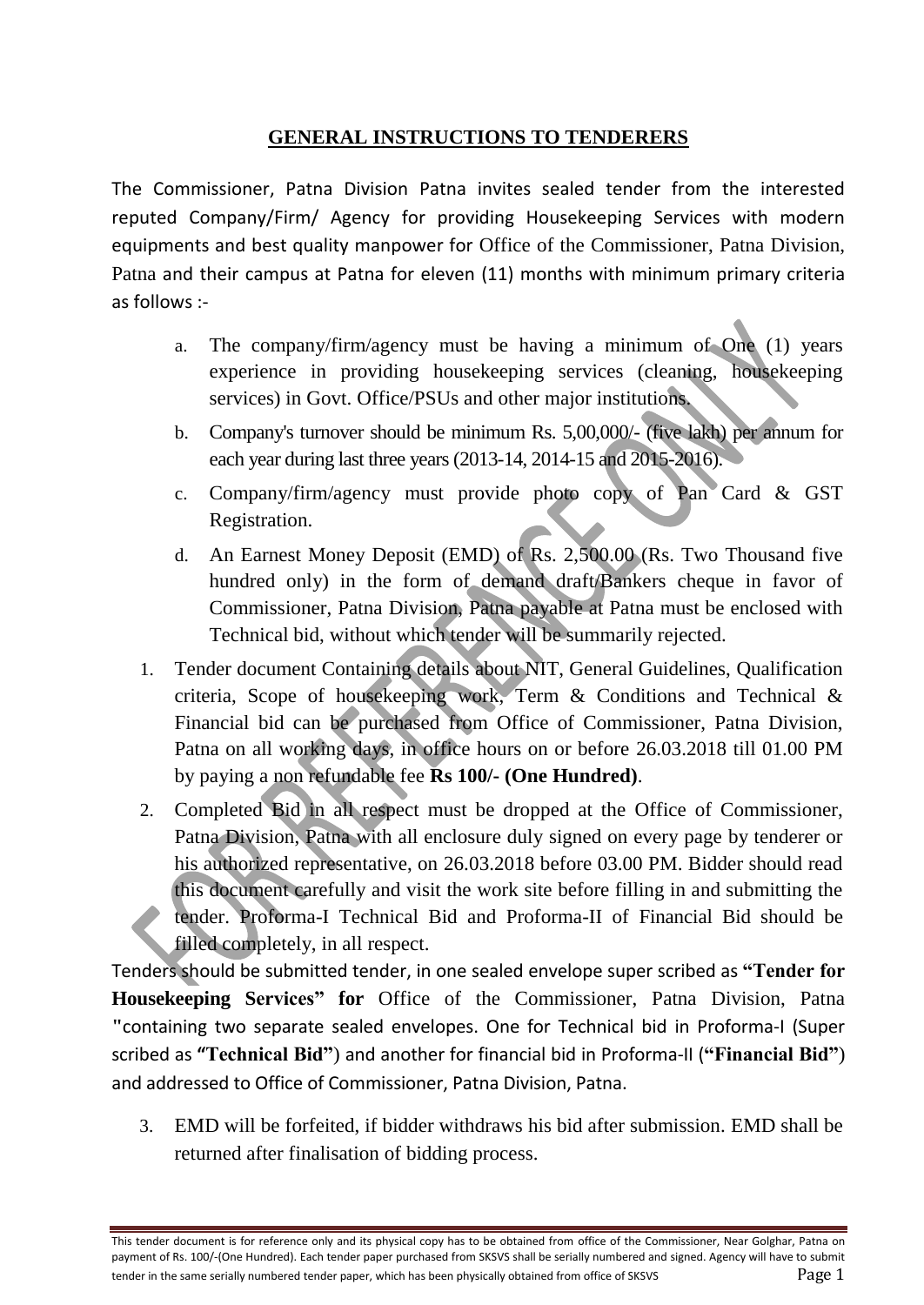- 4. Corrections, overwriting, alteration and whiteners should be avoided. If needed that part should be circled and duly full signed by the bidder.
- 5. Conditional Tender will be summarily rejected. Incomplete bid will be summarily rejected.
- 6. All matter concerned with this shall be governed by the Indian law both substantive and procedural, in the jurisdiction of High Court, Patna.
- 7. The Company/Firm/Agency must have a Minimum of One year experience in Providing Housekeeping services (Cleaning, Maintaining, Operating, Providing skilled technical services) in Conference hall, Modern office, buildings, commercial complex and corporate office and its campus of same or larges area/capacity.
- 8. The Tender papers and all enclosures (on every page) must be signed separately by each partner of the firm or by a person holding a power of attorney authorizing him/her to do so. Such power of attorney should be produced along with the tender and it must also disclose that the firm is registered under the Indian partnership Act.
- 9. Housekeeping services may further be extended on satisfactory performance and mutual consent on same terms and conditions on yearly basis for another two years.
- 10. Office of the Commissioner, Patna Division, Patna reserves the right to verify the claims made by the Bidders and to carry out the capability assessment of the Bidders and the Office of the Commissioner, Patna Division, Patna decision shall be final in this regard. Office of the Commissioner, Patna Division, Patna may, in its absolute discretion, waive any of the conditions and/or requirements in the TENDER in respect of any or all of the bidders.

# **1. RATES AND PRICE**

- 1.1 Bidders should quote the rates in the format given at Proforma-I (financial bid). Incomplete bids will summarily be rejected. All corrections and alterations in the entries of tender papers will be signed in fully by the Bidder with date.
- 1.2 The bidders must quote the rates inclusive of all Govt. taxes.
- 1.3 The Agency shall be selected after fulfilling the terms & conditions of the technical bid and the bidder who offers the lowest amount (L1) will be considered.
- 1.4 No additional freight or any other charges etc, would be payable.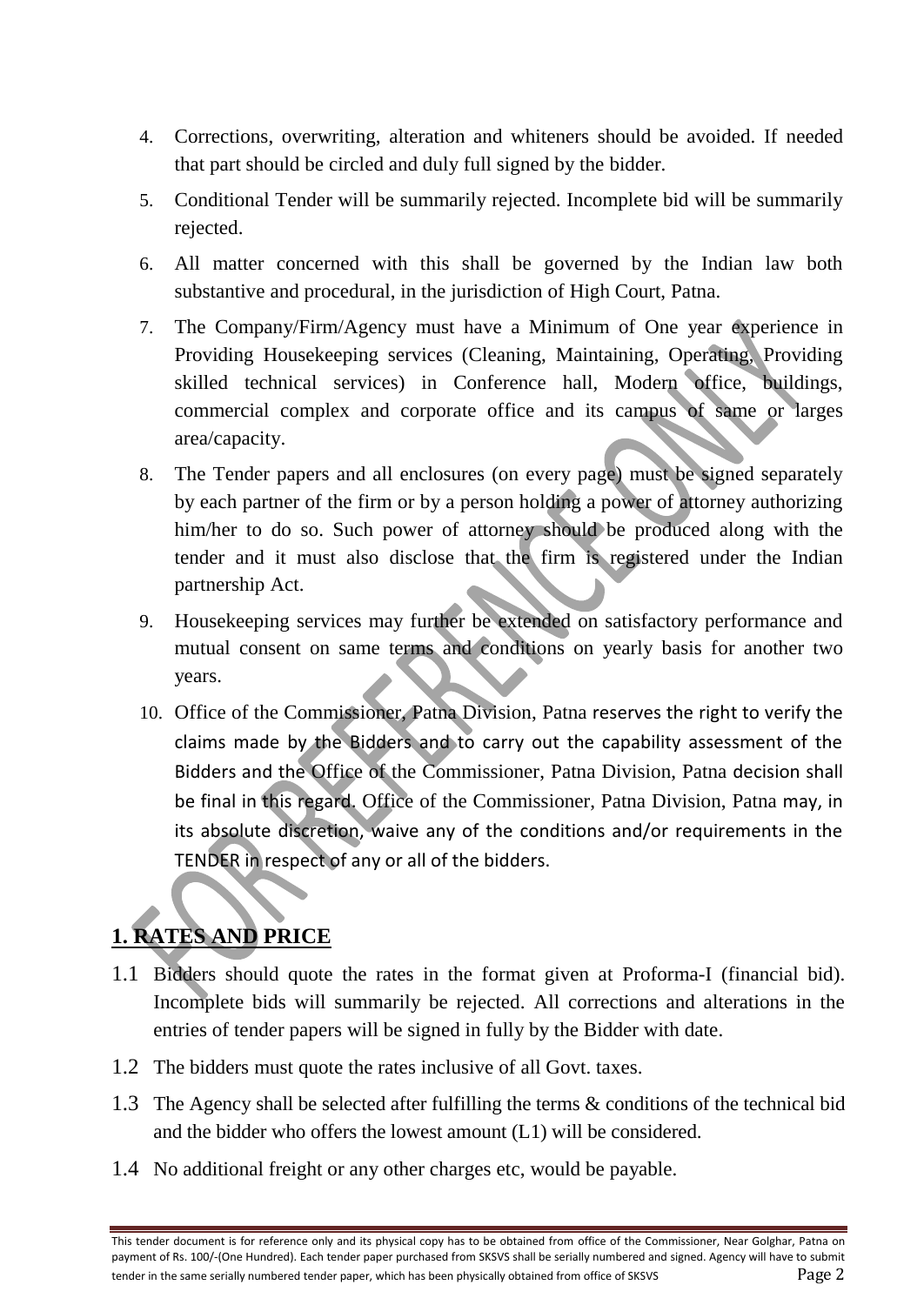### **2. TERMS OF PAYMENT**

Payment shall normally be released on a monthly basis within a fortnight after the presentation of bill and upon approval of the Commissioner, Patna Division, Patna that the services provided during the month are satisfactory.

Office of the Commissioner, Patna Division, Patna will deduct tax at source and all other statutory taxes/charges etc. as applicable from time to time to the amount payable to the agency.

### **3. DEDUCTIONS FOR EXCEPTIONS**

- 3.1 If at any stage it is felt by Secretary to Commissioner, Office of the Commissioner, Patna Division, Patna Patna that the cleaning works are not as per laid down parameters, office reserve the right to order suitable reduction in payment.
- 3.2 **Termination of Contract :** Commissioner, Patna Division, Patna reserve all the rights to terminate the contract at any time without assigning any reason after giving one (1) month notice.

### **4. APPLICABLE LAW AND JURISDICTION**

All matters connected with this shall be governed by the Indian law both substantive and procedural, for the time being in force and shall be subject to the exclusive jurisdiction of Courts at Patna.

- 1. No alternative offer shall be considered.
- 2. Commissioner, Patna Division, Patna reserves the right to annul the bidding process at any time prior to award of contract including rejection of any or all bids after the same have received, without hereby incurring any liability to the affected bidder or any obligation to inform the affected bidder/s on the ground of OFFICE OF THE COMMISSIONER, PATNA DIVISION, PATNA action.
- 3. Commissioner, Patna Division, Patna reserves the right to accept/reject any bid and to cancel the bidding process at any time and reject all bids, at any time prior to placement of order, without, thereby incurring any liability.
- 4. Any clarification on the documents may be obtained form-

*Secretary to Commissioner, Patna Division Patna.*

- 5. Successful Bidder shall have to deposit bank security/demand draft of Rs.25000/- (Twenty Five Thousand Only ) as performance guarantee.
- 6. **Penalty for non-performance :-** Office of the Commissioner, Patna Division,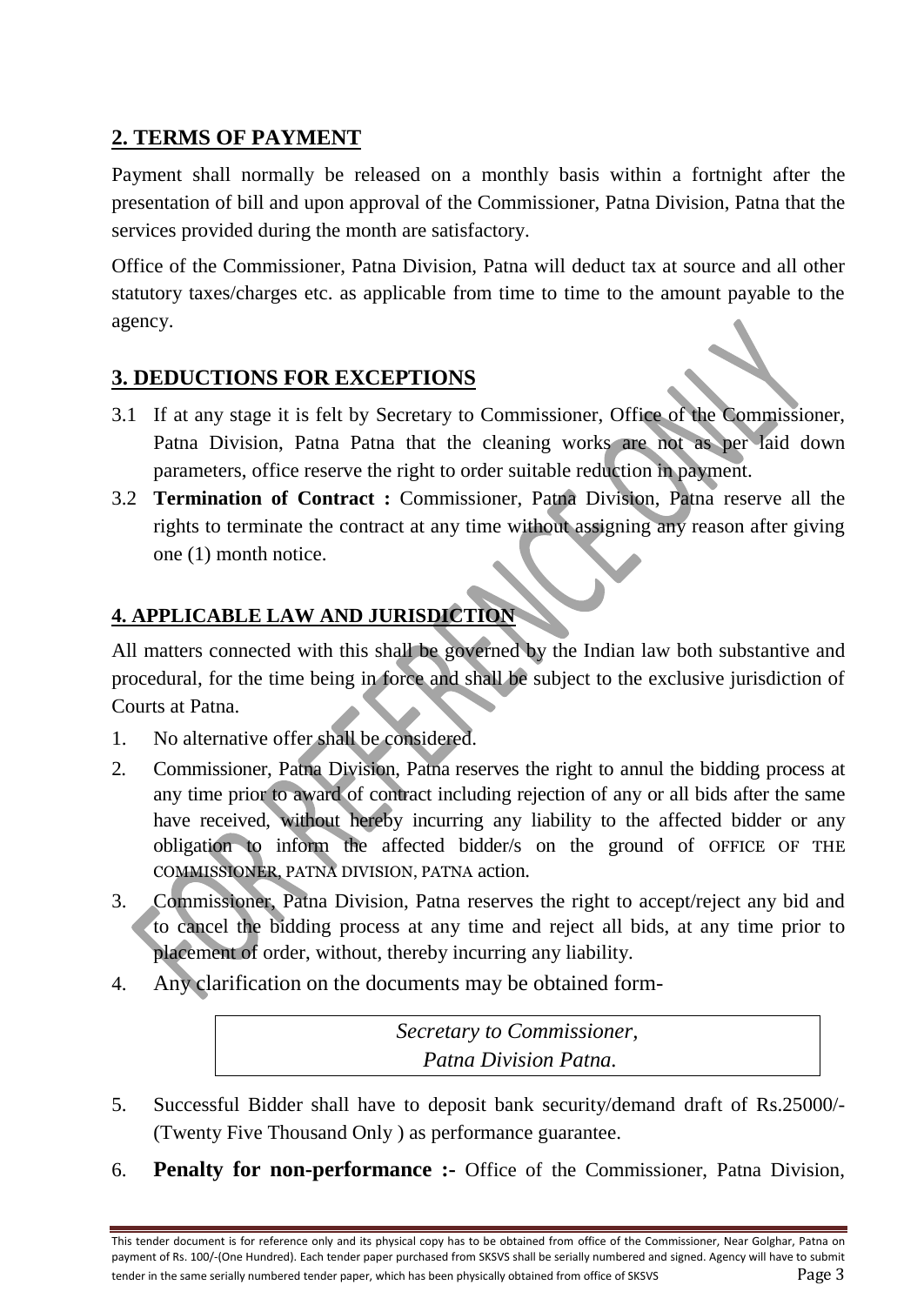Patna would make regular assessment of the performance of the agency for the work assigned and at its own discretion may make suitable and appropriate deductions in the monthly payment as per the laid down parameters of the work performed by the agency. If the work performed is found unsatisfactory, Office of the Commissioner, Patna Division, Patna may debar/blacklist the agency and can award the work at the L1 rate, to the agency having quoted the L2 rate. In case the next agency after having awarded the work, refuses to undertake work or performs unsatisfactorily, Office of the Commissioner, Patna Division, Patna would go in for the re-tender.

7. The Agency shall ensure cleanliness at all times. The Agency shall put in place relievers (in the ratio 6:1) as would be required for the housekeeping staffs working for 26 days in a month. The rate quoted by the agency shall include additional relieving charges of 16.7 % of the rate as well.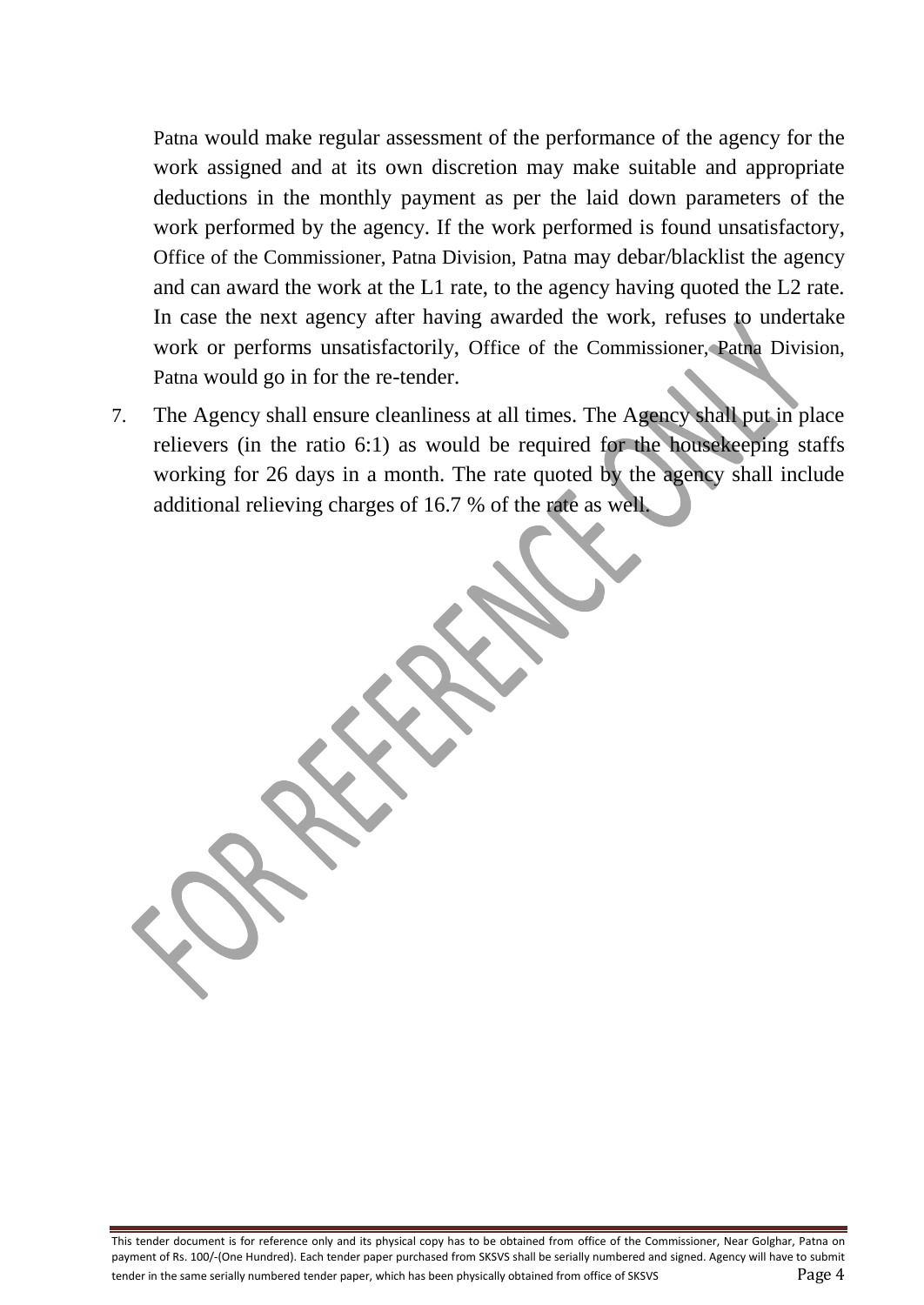## **SCOPE OF HOUSEKEEPING SERVICES**

Housekeep and cleaning work will be done on all days of the week.

#### 1. **Areas of Buildings and Campus:**

(a) Office of the Commissioner, Patna Division, Patna and its Campus Area.

- 2. **Housekeeping work:** Broadly the housekeeping work may be sub-divided into following services.
	- (i) General Housekeeping (Cleaning Inside the building, outside the campus)
	- (ii) Horticulture Services (Care for garden, plants indoor & outdoor)

### **3. Guidelines for General Housekeeping work and broad details of scope work:**

- 3.1 The Service providers is expected to complete cleaning, dusting, mopping etc. of entire building and it's campus including Meeting halls, Officer Chambers, Common Areas, Staircases, Corridors, Toilets, Terrace, Open campus, Streets, Gardens, Parking areas etc. at least once or more in a day as required.
- 3.2 No harm to the existing structure, fittings, finishes, furniture, fixings, apparatuses, etc. should be done due to bad workmanship, inferior quality of cleaning apparatus used, inferior quality of cleaning agent used, wrong Cleaning process, Mishandling etc.
- 3.3 Services will also include skilled Managerial Workforce to manage the Housekeeping work.
- 3.4 Toilets in all the floors including toilets in chambers are to be cleaned thoroughly with disinfectants in the morning and later as required.
- 3.5 During the meeting, frequency of cleaning of common areas and toilets will have to be increased to achieve the clear lines.
- 3.6 For maintenance and housekeeping work best quality material like phenyl, Colins, Lizol and other disinfectants etc. and best quality machinery/ equipments will be used.
- 3.7 Entire terrace area to be cleaned and to be monitored in respect to stagnation of water, blockage of drain inlet/outlets etc.
- 3.8 Cleaning covers, Floor, Doors, windows, Glass, Showcases, table, chair, walls, stair, furniture, brass fittings, In house plants, flower pot & etc.
- 3.9 Cleaning of campus also covers drain, sewerage system, rain water pipes, manholes, etc. as required.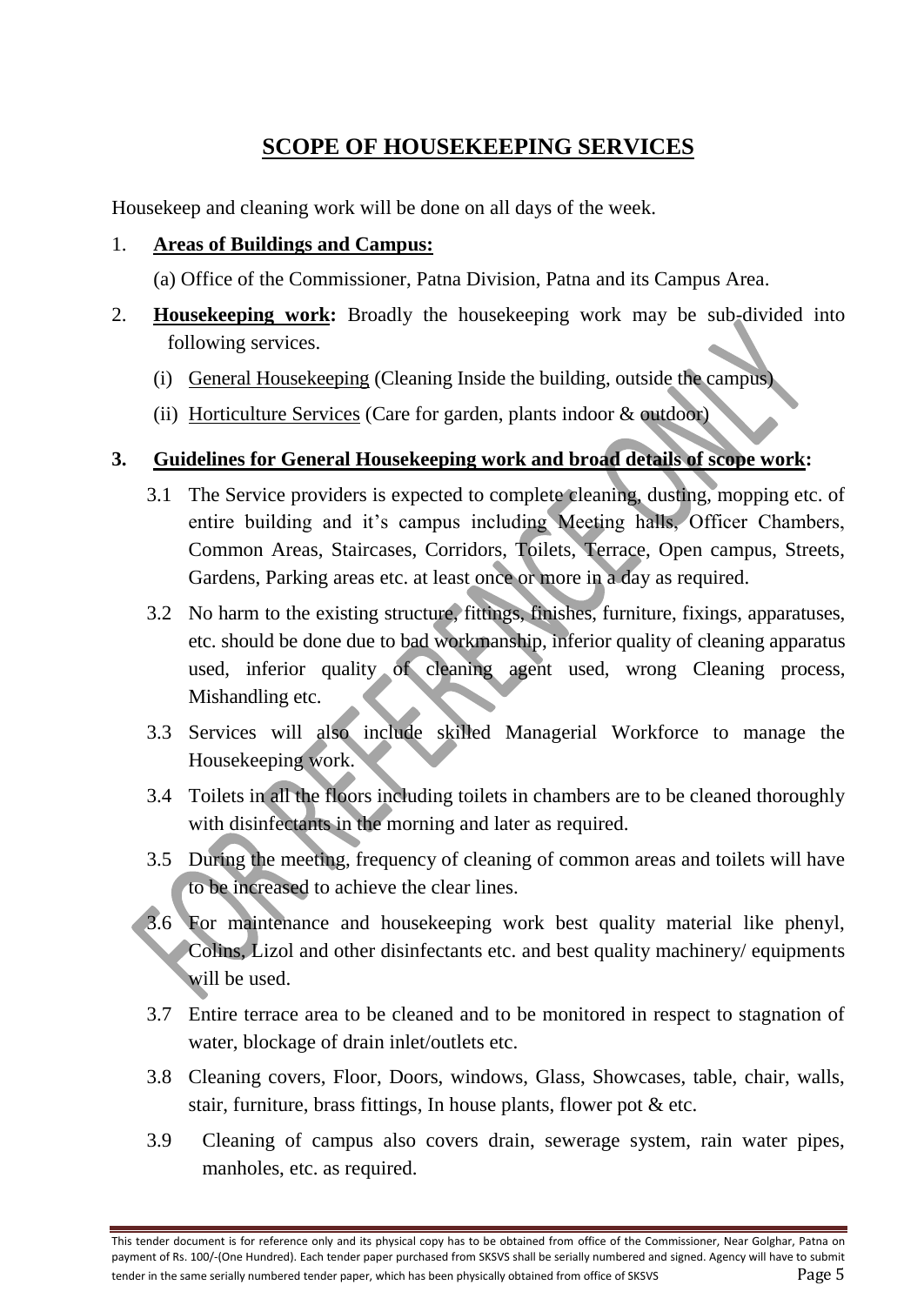- 3.10 Housekeeping staff should be trained for emergency operation like Fire, earthquake, etc. Such drill should be made for awareness and knowledge on monthly basis.
- 3.11 All the housekeeping staffs will be well and neatly dressed in specified uniforms as approved by Office of the Commissioner, Patna Division, Patna. No staff will be allowed to work without uniform.
- 3.12 Services like water supply, rain water drains, sewer systems, etc. will be required to be maintained. Topping up of the overhead water tanks daily/regularly, cleaning of overhead tanks quarterly, cleaning the rain water drains, sewer system and chambers at regular intervals.
- 3.13 Control of Rats/ Mosquitoes by spraying/fogging is required to be done on regular basis at least once in every month.
- 3.14 Naphthalene balls, air purifier, toilet rolls/ paper rolls and liquid soap are to be provided by the agency to ensure continuous availability of these materials in perquisite place/container.
- 3.15 Removal of beehives and cobwebs/honey webs from the office building and its premises.
- 3.16 Cleaning and sweeping of open area including balconies and roof tops, stairs with brooms.
- 3.17 Proper registers/records for the jobs carried out on daily, weekly, fortnightly and monthly basis will be maintained by the Agency.
- 3.18 Cleaning and dusting of entire furniture, partitions, wooden cabin walls, railings, doors, windows venetian blinds, racks, sofas, curtains, wall, mounted fans etc. with day/wet cloth, feather brush and duster.
- 3.19 Lifting carrying and disposing the dead bird's, animals, rats, insect's etc. if found in and around the office building.
- 3.20 Clearing of any choking's in the drainages, chambers etc
- 3.21 The bidder should possess or procure needful infrastructure, gadgets and other material required for smooth housekeeping services. No additional cost towards this will be borne by Office
- 3.22 Successful bidders will have to provide detailed plan of Action of all Staff/Supervisor along with police verification before agreement within 15 days (and after award of work). Failure to do so will be summarily lead to rejection of work award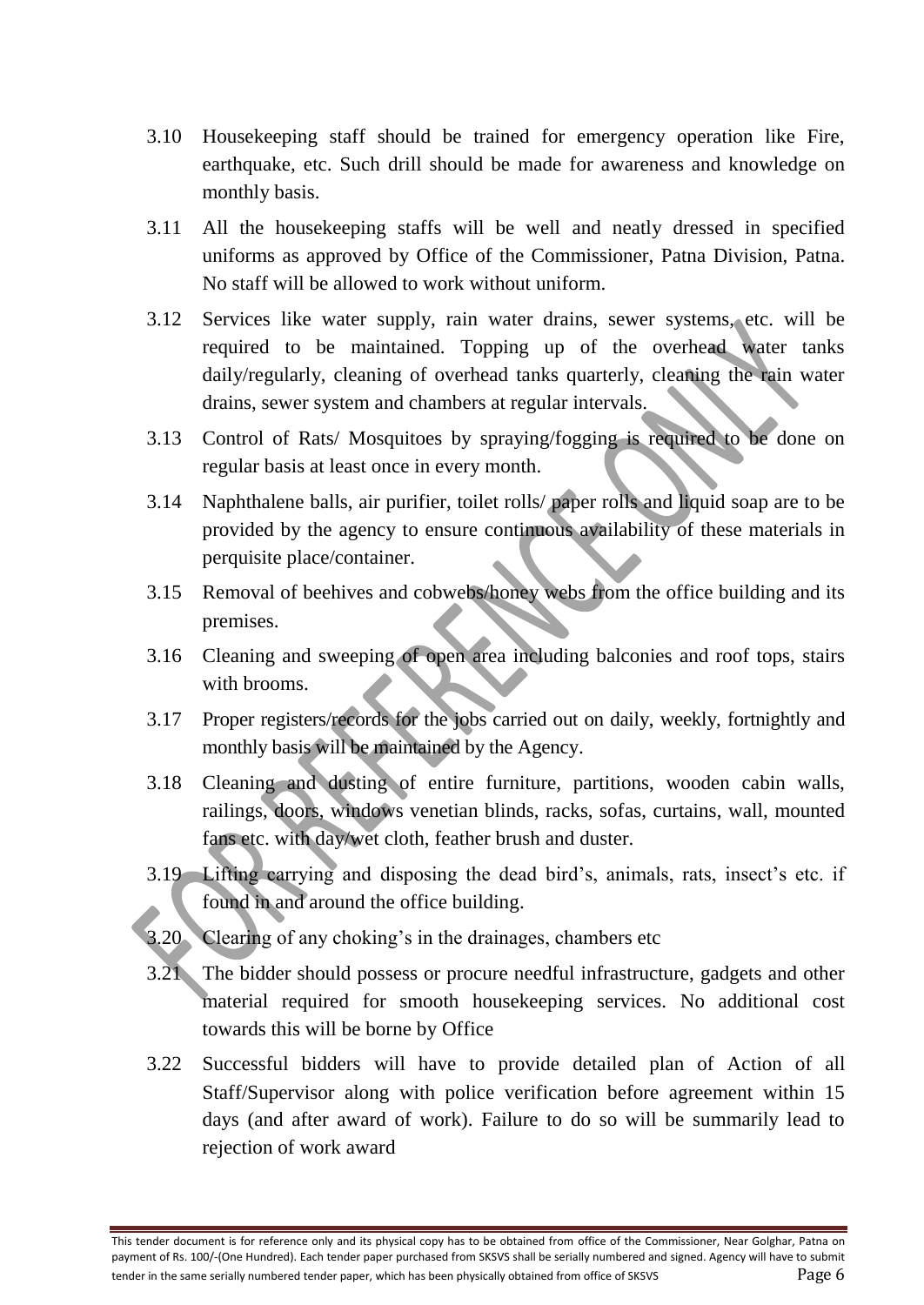- 3.23 There will not be extra payment for maintenance/housekeeping for any kind of functions organised in these buildings beyond office hours
- 3.24 The agency shall comply with the statutory provisions of Contract Labour (Regulation & Abolition) Act, 1970; Employees State Insurance Act 1948; Workman's Compensation Act, 1923; Payment of Wages Act, 1936; The Employees Provident Fund (and Miscellaneous Provisions) Act, 1952; Payment of Bonus Act, 1965; The Minimum Wages Act,1948 with all amendments
- 3.25 Bidder must employ adult and efficient labour only. Employment of child labour will lead to the termination of the Letter of Award. The successful bidder shall engage only such workers, whose antecedents have been thoroughly verified including character and other formalities
- 3.26 Compliance of all statutory laws/labour laws is to be made by the agency only and Office of the Commissioner, Patna Division, Patna has no obligation of the same.

### **4. Horticulture Services:**

- 1. Maintenance, manuring, seeding and Beautification of lawn and garden.
- 2. Watering the plants and flower pots.
- 3. Trimming & Maintenance of decorative of garden and lawn.
- 4. Improvement of ambiance/greenery in the campus.

#### **5. Overall Management:**

The required number of general housekeeping staff has to be **at least 04 (four staff)** in numbers (including Gardener, Sweeper and other manpower. The bidders have to perform specified work out and it may increase/decrease the staff and must able to manage/arrange for adequate supervision to get best results. Bidders must visit the site/campus and must understand the nature and scope of work to be performed their technical bid.

The bidder must employ adult and skilled labour only. Employment of child labour will lead to the termination of the contract. The successful bidder shall engage only such workers, whose antecedents have been thoroughly verified including character and other formalities.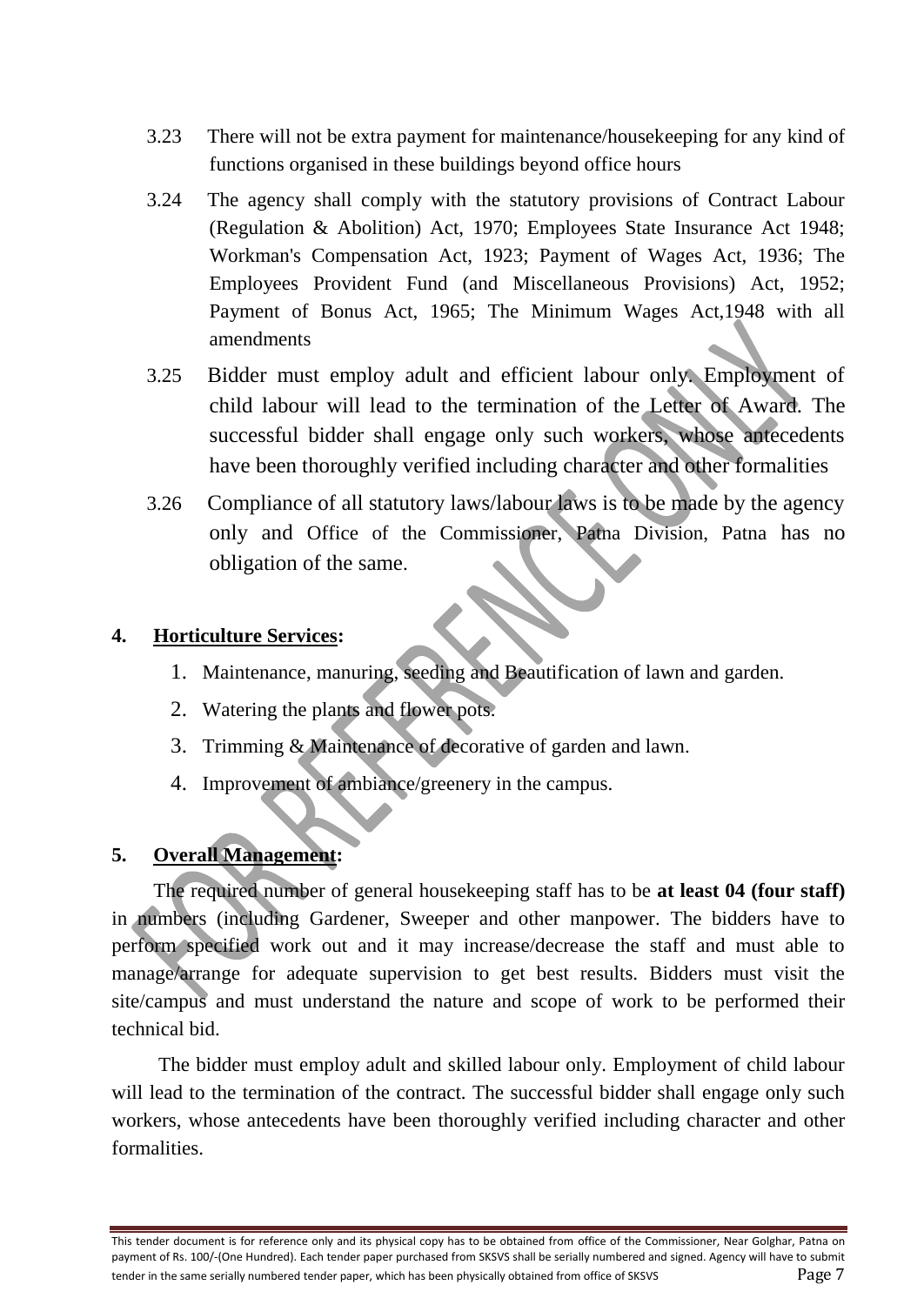The bidder shall ensure that all the workforce deployed wear uniform as approved by Office while on duty.

### **6. Evaluation of work Performed :-**

Office of the Commissioner, Patna Division, Patna on a regular basis would evaluate the performance of the Agency as laid down in the scope of work. Office of the Commissioner, Patna Division, Patna would make regular assessment of the performance of the agency for the work assigned and at its own discretion may make suitable and appropriate deductions in the monthly payment as per the laid down parameters/ scope of work of the work performed by the agency. If the work performed is found unsatisfactory, Office of the Commissioner, Patna Division, Patna may debar/blacklist the agency and can award the work at the L1 rate, to the agency having quoted the L2 rate. In case the next agency after having awarded the work, refuses to undertake work or performs unsatisfactorily, Office of the Commissioner, Patna Division, Patna would go in for the re-tender.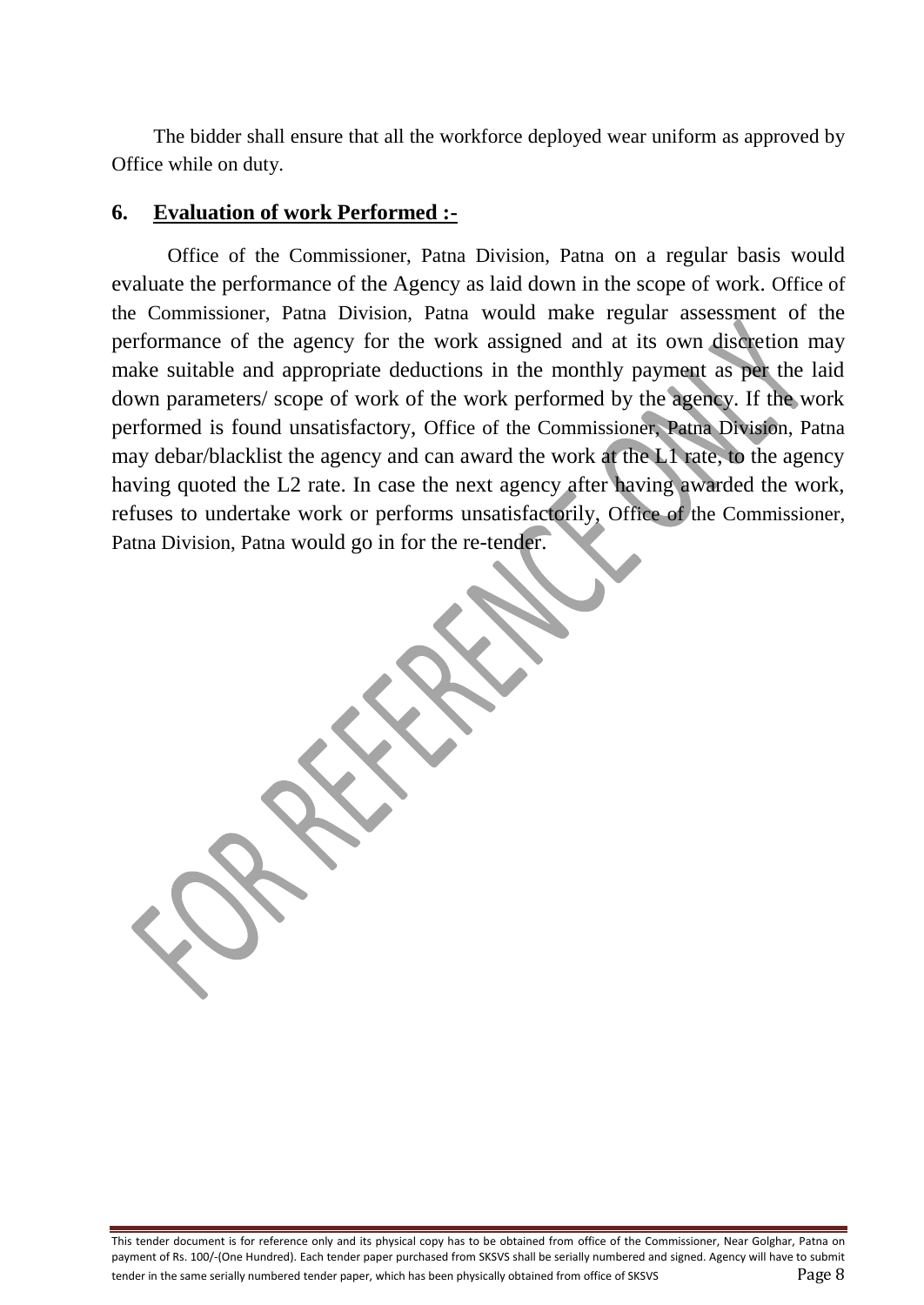## **7. Housekeeping : Frequency of cleaning of major items.**

### **A. Daily Jobs**

| <b>Sl. No.</b> | <b>Work Details</b>                                                                                                        | <b>Remarks</b>                                       |
|----------------|----------------------------------------------------------------------------------------------------------------------------|------------------------------------------------------|
| 1              | Cleaning, Dusting, moping (Dry $\&$ wet) of Main,<br>Meeting Rooms, VIP waiting hall other room and all<br>interior parts. | Frequency may be<br>increased as per<br>requirement  |
| $\overline{2}$ | Cleaning of toilets with phenol, bathrooms, doormats,<br>emptying dustbins etc.                                            | Toilets to be cleaned Three<br>days and more as per. |
| 3              | Cleaning of campus, disposal of garbage etc.                                                                               | Daily                                                |
| $\overline{4}$ | Watering plants indoor & outdoor, garden etc.                                                                              | Daily                                                |
| 5              | Cleaning of corridors staircases and common area<br>with phenol in the morning and with plain water<br>continuously.       |                                                      |
| 6              | Collection of waste paper from rooms, waste paper,<br>baskets, lobbies and putting in bags at the specified<br>location.   |                                                      |
| 7              | To clean glass panes on doors, windows $\&$ partitions<br>with soap/cleaning agent.                                        |                                                      |
| 8              | Cleaning doors, furniture, glass door, carpet windows<br>etc.                                                              |                                                      |
| 9              | As directed by the Office.                                                                                                 |                                                      |

# **B. Weekly Jobs**

| <b>Sl. No.</b>              | <b>Work Details</b>                                                                                              | <b>Remarks</b> |
|-----------------------------|------------------------------------------------------------------------------------------------------------------|----------------|
|                             | Cleaning curtains, blinds etc.                                                                                   |                |
| $\mathcal{D}_{\mathcal{L}}$ | Deep cleaning of toilets.                                                                                        |                |
| 3                           | Washing of common areas.                                                                                         |                |
| $\overline{4}$              | Maintenance of garden Area (Cutting, shaping, manuring, etc.)                                                    |                |
|                             | Cleaning of duct and shaft spaces, garbage and removal and<br>putting them in dustbin kept outside the building. |                |
| 6                           | Dusting of false ceiling etc. with soft broom and cloth.                                                         |                |
|                             | As directed by the Office.                                                                                       |                |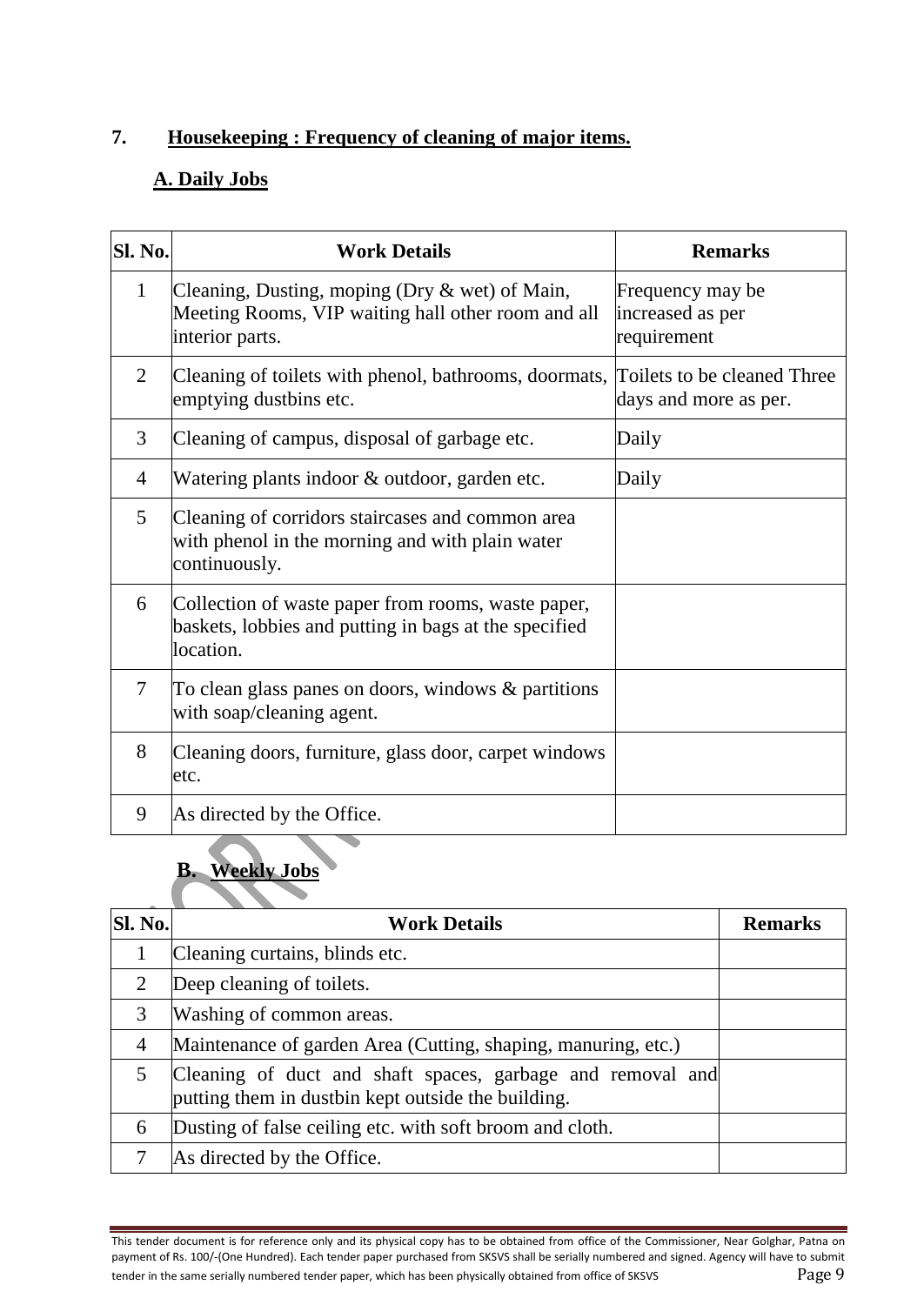### A. **Monthly Jobs**

| SI.<br>No. | <b>Work Details</b>                                                                     | <b>Remarks</b> |
|------------|-----------------------------------------------------------------------------------------|----------------|
|            | Cleaning of manholes chambers, sewer etc.                                               |                |
|            | Cleaning terrace outer areas, rain water drains, open<br>drains etc.                    |                |
|            | Cleaning of chokage in sewer and pumping lines<br>within premises as and when required. |                |
|            | As directed by the Office.                                                              |                |

### B. **Quarterly Jobs**

| SI.<br>No. | <b>Work Details</b>                                  | <b>Remarks</b> |
|------------|------------------------------------------------------|----------------|
|            | Specialized cleaning of Carpet, wooden flooring etc. |                |
|            | Spot cleaning of walls etc.                          |                |
|            | As directed by the Office.                           |                |

 $\tilde{\mathbf{X}}$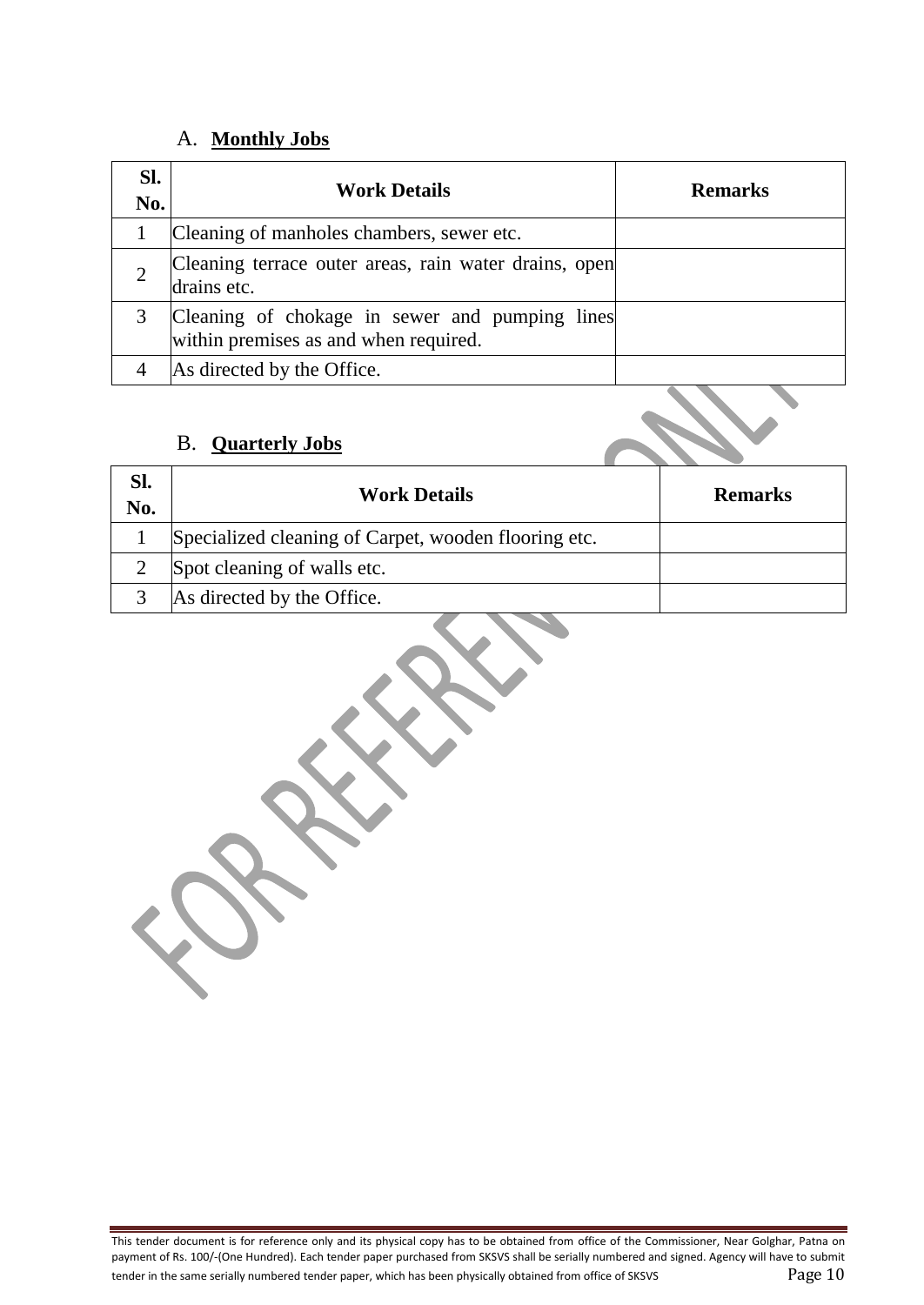# **TECHNICAL BID**

# **(Performa-I)**

# **"HOUSEKEEPING SERVICE AT OFFICE OF THE COMMISSIONER, PATNA DIVISION**

| 1. | Name of Tenderer              | $\ddot{\cdot}$ |  |
|----|-------------------------------|----------------|--|
| 2. | Full Address with             | $\bullet$      |  |
|    | Telephone/Mobile Nos.         |                |  |
|    | (A) Head Office               | $\ddot{\cdot}$ |  |
|    | (B) Branch/Local Office       | $\ddot{\cdot}$ |  |
| 3. | E-mail ID                     |                |  |
| 4. | <b>Earnest Money Details:</b> |                |  |
|    | (Enclose Original             |                |  |
|    | <b>Bank/Demand Draft)</b>     |                |  |
|    | 1. Demand/Bank Draft No.      |                |  |
|    | 2. Bank and Branch Name       |                |  |
|    |                               |                |  |
|    | 3. Amount                     |                |  |

5. Details of Places where housekeeping services are being provided to Govt./PSUs or other major organizations (atleast 1 year experience).

| <b>Housekeeping</b><br>job carried<br>out during<br>the last 1<br>years | Name of<br><b>Organization</b> | <b>Nature</b><br>of Job | Area<br>covered | <b>Manpower</b><br>deployed | <b>Value</b> | <b>Experience</b><br>certificate/Order<br>etc. |
|-------------------------------------------------------------------------|--------------------------------|-------------------------|-----------------|-----------------------------|--------------|------------------------------------------------|
|                                                                         |                                |                         |                 |                             |              |                                                |
|                                                                         |                                |                         |                 |                             |              |                                                |

This tender document is for reference only and its physical copy has to be obtained from office of the Commissioner, Near Golghar, Patna on payment of Rs. 100/-(One Hundred). Each tender paper purchased from SKSVS shall be serially numbered and signed. Agency will have to submit tender in the same serially numbered tender paper, which has been physically obtained from office of SKSVS  $\qquad \qquad$   $\qquad$   $\qquad$   $\qquad$   $\qquad$   $\qquad$   $\qquad$   $\qquad$   $\qquad$   $\qquad$   $\qquad$   $\qquad$   $\qquad$   $\qquad$   $\qquad$   $\qquad$   $\qquad$   $\qquad$   $\q$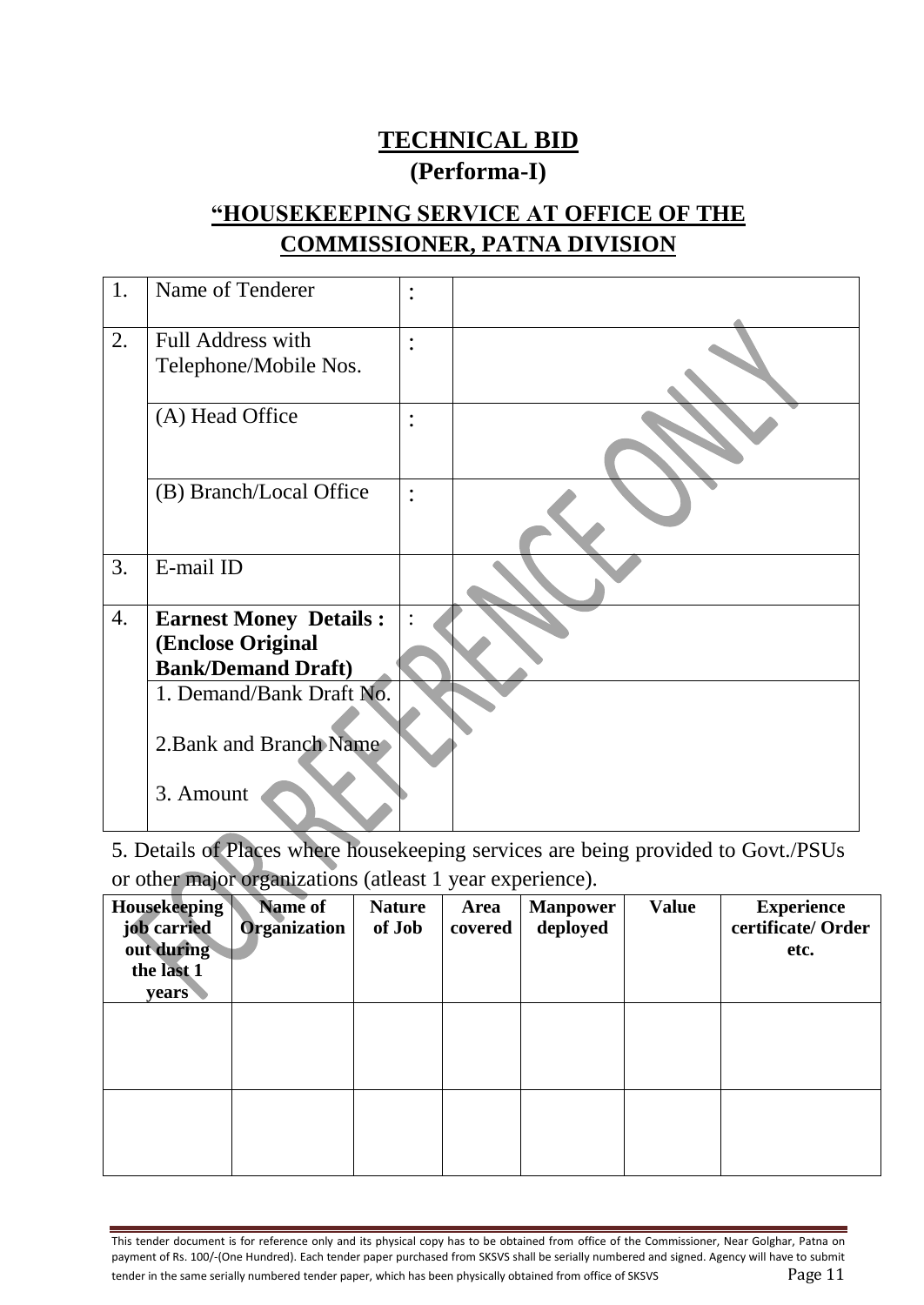| 6. | Company's turnover for the last three financial years<br>(2013-14, 2014-15 & 2015-16) (Attach details) |  |
|----|--------------------------------------------------------------------------------------------------------|--|
|    | <b>PAN Card (Photocopy)</b>                                                                            |  |
|    | GST Reg. No.                                                                                           |  |

9. Any other relevant information related to housekeeping services, you would like to submit: (Enclose Extra sheet if required)

10**. Declaration: I/We declare that, the information given above is correct. In case it is found false/incorrect, at any stage, Office of the Commissioner, Patna Division, Patna may terminate the Letter of Award. A or take suitable action against me/us. I/We have read/gone through the terms, conditions, rules, guidelines etc. of the tender/housekeeping work, and agree to follow the same.**

Date: ……………. (Signature/s of the tenderer/Authorized person)

Place: …………… Full Name/s:

Designation:

Stamp:

(Please put Signature and name on every page of Bid Document and Enclosures.)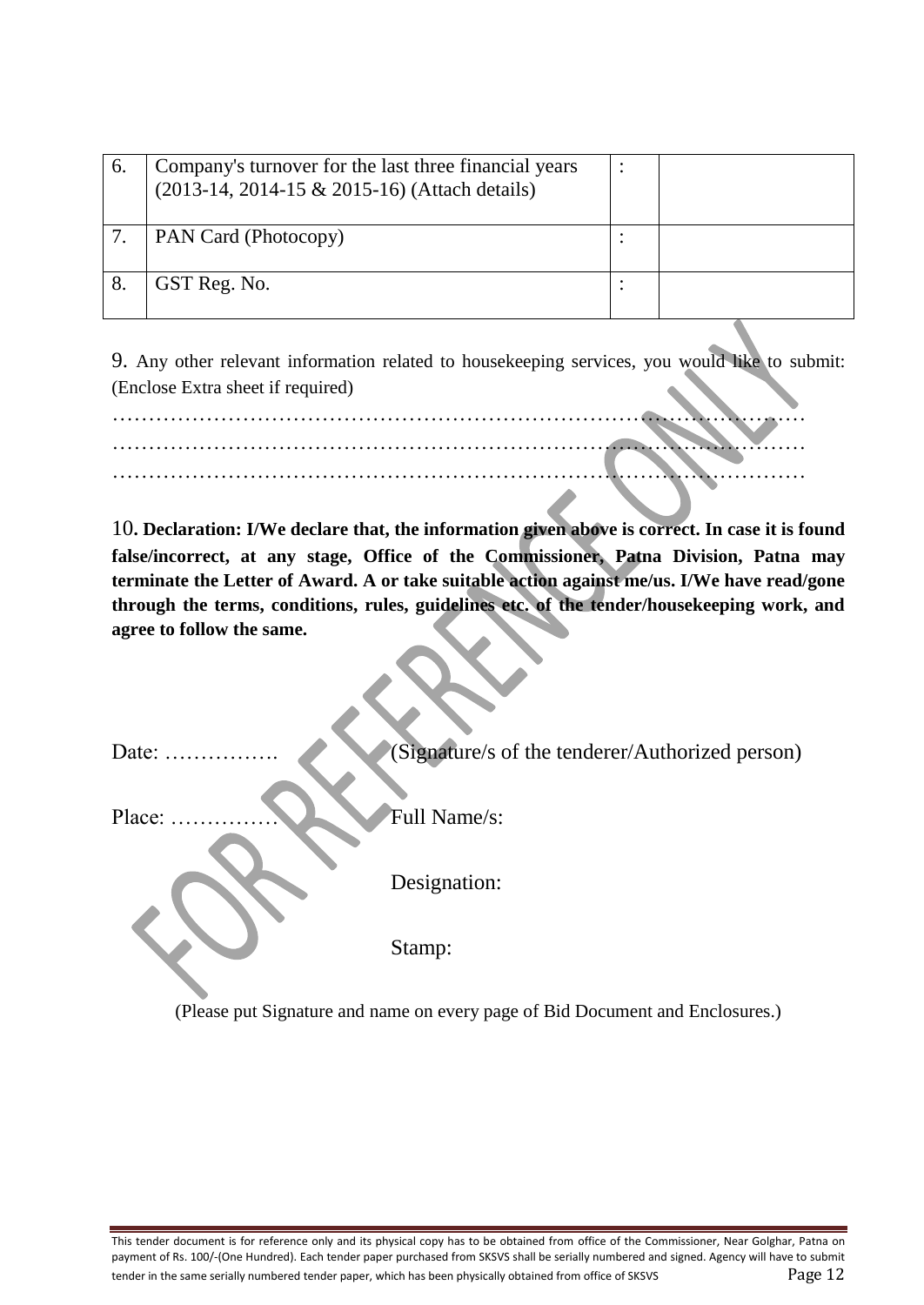#### **Proforma-II**

#### **HOUSEKEEPING SERVICES-FINANCIAL BID (To be put in separate sealed envelope)**

| Sl. No. | Details of scope of work                                                                                                                                                                                                                                                  | Amount/Rs. per month<br>(Exclusive of GST) |
|---------|---------------------------------------------------------------------------------------------------------------------------------------------------------------------------------------------------------------------------------------------------------------------------|--------------------------------------------|
| 1.      | the scope of work/requirement<br>by<br>deploying appropriate man power<br>$-\&$<br>equipments including consumables.                                                                                                                                                      |                                            |
|         | * the above quoted amount must include the minimum wages, EPF/PF, ESI, Service Charges and shall<br>also include relieving charges as mention in page no 4 point no 7 of the Tender Document. GST Would<br>be borne by office of the commissioner, Patna Division, Patna. |                                            |
| 2.      | Any other charges (if any) Please specify                                                                                                                                                                                                                                 |                                            |
|         | Total                                                                                                                                                                                                                                                                     |                                            |
|         |                                                                                                                                                                                                                                                                           |                                            |
|         |                                                                                                                                                                                                                                                                           |                                            |
|         |                                                                                                                                                                                                                                                                           |                                            |

#### **B. Rates of the each category of personnel deployed.**

- 1. Sweeper ....................................
- 2. Gardener ....................................

**Declaration:** I/We declare that, the information given above is correct. In case it is found false/incorrect, at any stage, corporation may terminate the letter of award to take suitable action against me/us. I/We have read/gone through the terms, conditions, rules, guidelines etc. of the tender/housekeeping work. I/We agree to execute the housekeeping work of said all buildings and it's campus" as stated above @ Rs. .................................................................. (In words ......................................................................... per month for eleven (11) months).

Per Month

| Date:-  | (Signature/s of the Tenderer /Authorized person |
|---------|-------------------------------------------------|
| Place:- |                                                 |
|         |                                                 |
|         |                                                 |

(Please put signature and name on every page of Bid Document and Enclosures.)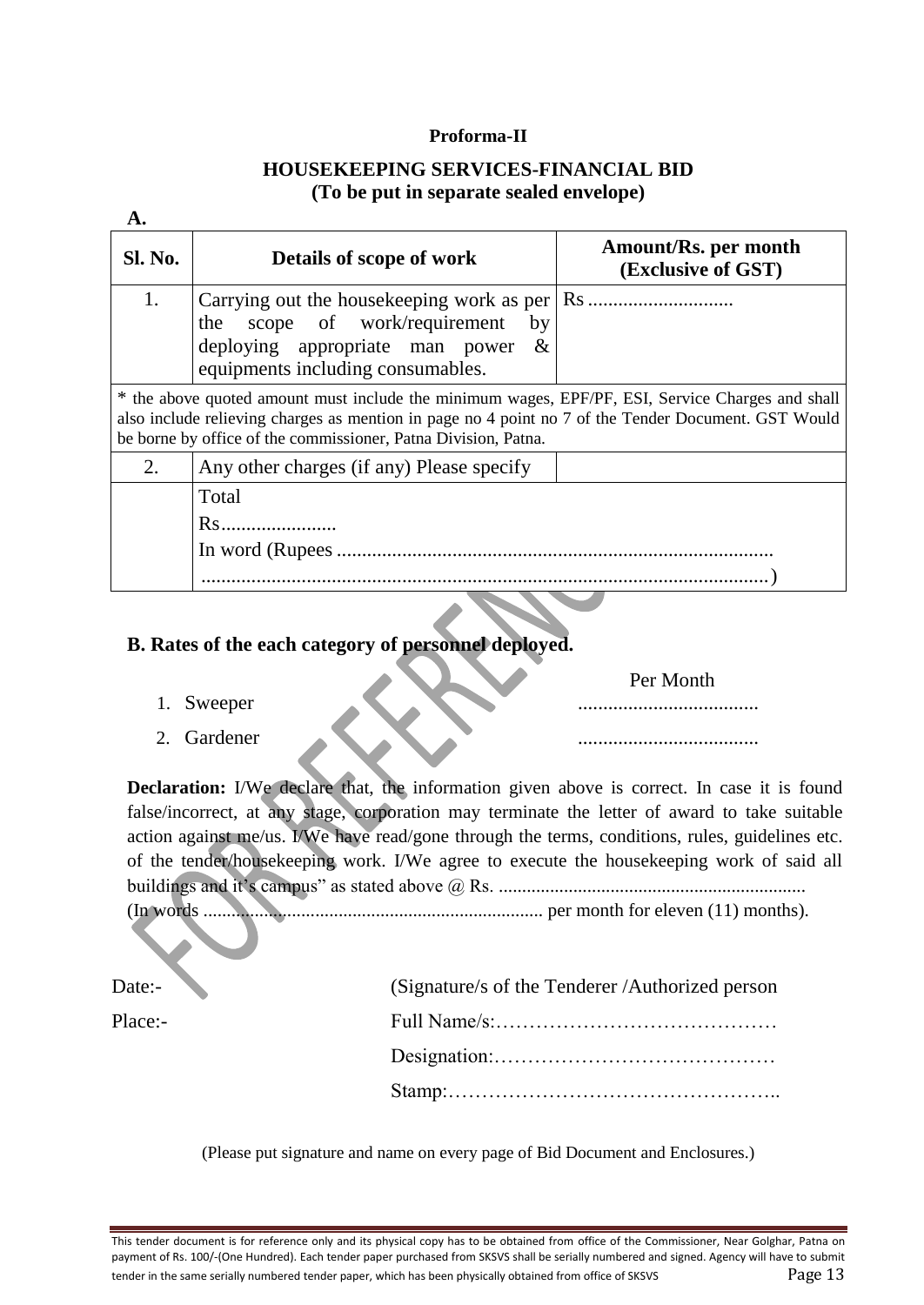# **fcgkj ljdkj** आयुक्त कार्यालय, पटना प्रमंडल, पटना

## **¼Short Tender Notice½**

आयुक्त कार्यालय, पटना प्रमंडल, पटना के कार्यालय के साफ-सफाई करने के निमित इस कार्य में अनुभवी फर्मों से मुहर बंद निविदा दिनांक 26.03.2018 अपराहन 05.00 बजे तक आमंत्रित किया जाता है। निविदा संबंधी अभिलेख (Tender Document) <u>दिनांक-26.03.2018</u> के अपराहन 01.00 बजे तक निर्धारित शुल्क जमा कर आयुक्त कार्यालय, पटना प्रमंडल, पटना से प्राप्त किया जा सकता है। निविदा दिनांक 26.03. **2018 अपराह्न 04.00 बजे को खोला जायेगा।** 

> (कृत्यानन्द सिंह) <u>आराक्त के सचिव</u>